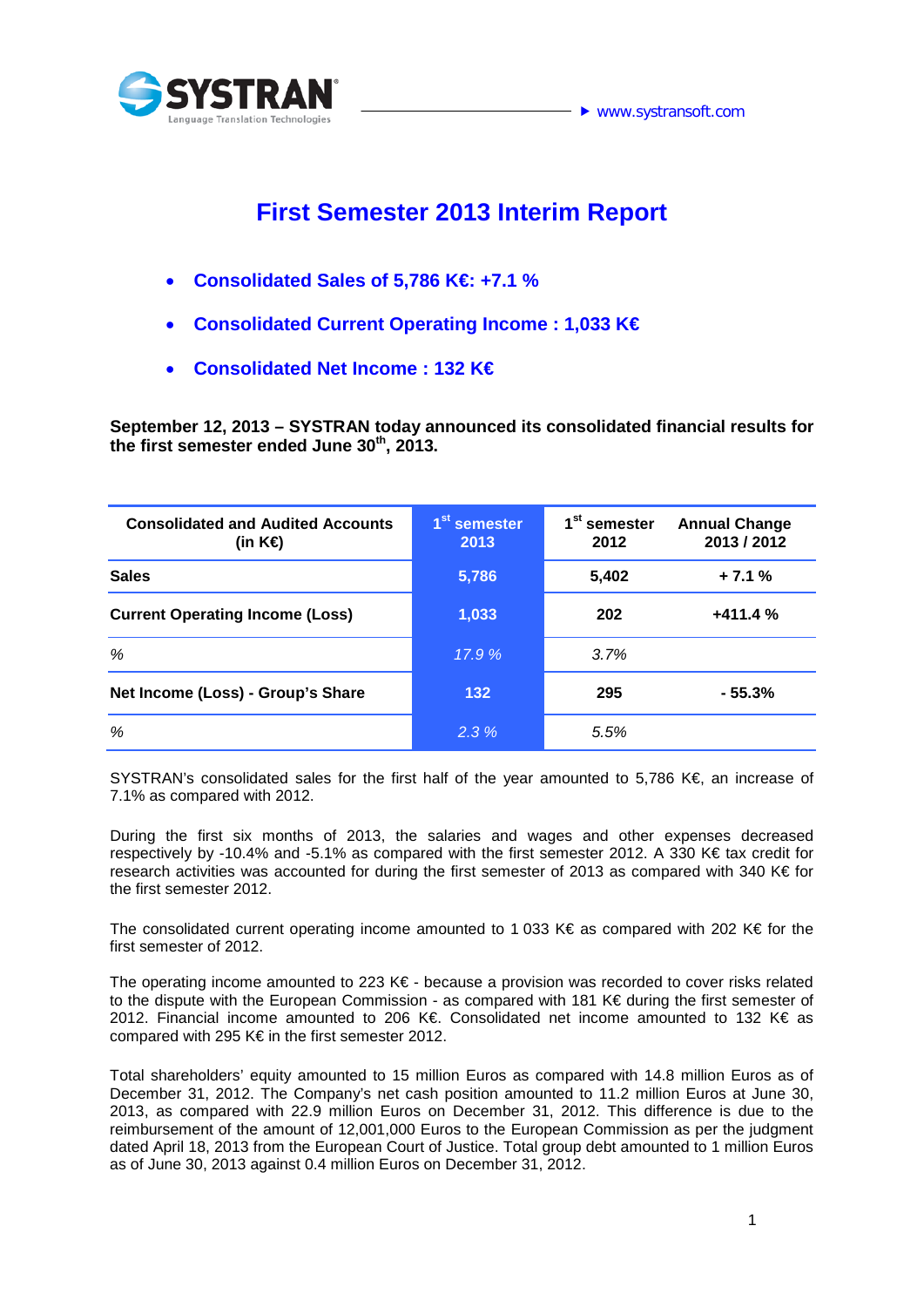#### **Activities – First semester 2013**

Total sales amounted to 5,786 K€, divided between 3,597 K€ for *Software Publishing* and 2,189 K€ for *Professional Services.*

| In K€                        | 2013  | In<br>$\%$<br>of total | 2012  | In<br>%<br>of total | Annual<br>Change<br>2013/2012 |
|------------------------------|-------|------------------------|-------|---------------------|-------------------------------|
| <b>Software Publishing</b>   | 3,597 | 62.2%                  | 2,733 | 50.6%               | $+31.6%$                      |
| <b>Professional Services</b> | 2,189 | 37.8%                  | 2,669 | 49.4%               | $-17.9%$                      |
| <b>Consolidated Sales</b>    | 5,786 | $100.0\%$              | 5,402 | 100.0%              | $+7.1%$                       |

During the first semester of 2013, license sales amounted to 3,597 K€ and represent 62.2% of total sales, an increase of 31.6% as compared with 2012. This growth is due to a large order received from the US Government.

*Professional Services* sales totalled to 2,189 K€ and represent 37.8% of total sales, a decrease of 17.9% as compared with the first semester 2012. However SYSTRAN Software Inc. has suffered from the decrease of the orders coming from the US Government and backlog orders on June 30, 2013 is much lower as compared to the one of June 30, 2012.

More than half of SYSTRAN sales are in North America. Sales are distributed as follows:

| By geographical area of asset location<br>(in thousands of euros) | 1st sem. 2013 | 1st sem. 2012 |
|-------------------------------------------------------------------|---------------|---------------|
| Europe                                                            | 1.717         | 2,287         |
| North America                                                     | 3,642         | 3,115         |
| Other geographical areas                                          | 427           |               |
| <b>Total sales</b>                                                | 5,786         | 5,402         |

### **Outlook**

.

In 2013 SYSTRAN plans to expand the sales team to develop revenue in all business segments. SYSTRAN will also launch new version of its server solutions and cloud services for corporate customers.

Taking into account the level of existing orders and the current economic environment, sales for the second semester 2013 should be less than the first semester 2013 and the second semester 2012.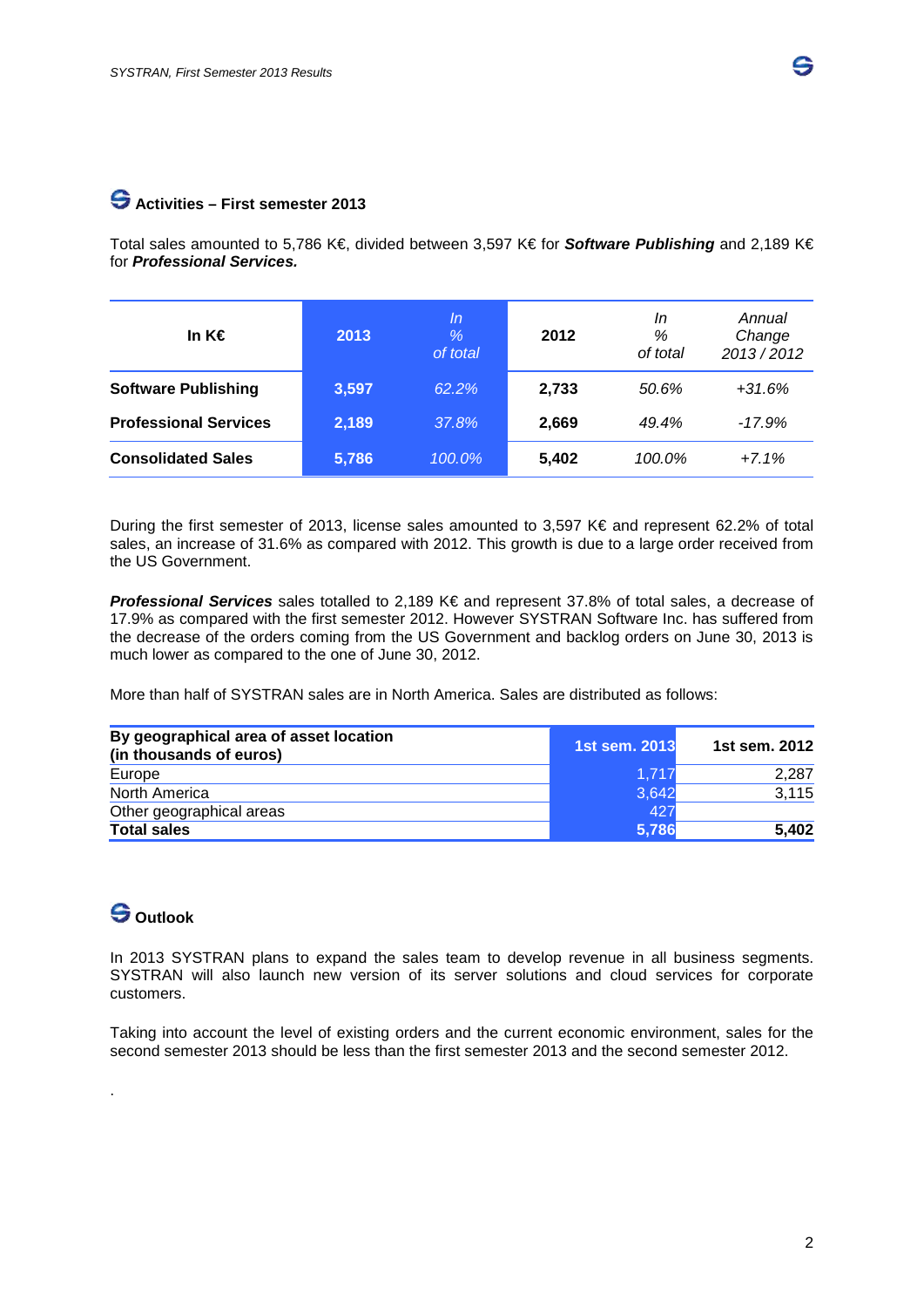

#### **Dispute with the European Commission**

On April 18, 2013, the European Court of Justice set aside the judgment of the European General Court ordering the European Commission to pay SYSTRAN a lump-sum amount of 12,001,000 Euros as compensation for the material damage sustained by it.

The European Court of Justice has declared that "the General Court should have declined jurisdiction and invited the parties to refer to the competent national courts, designated by the various contracts concerning the SYSTRAN machine translation system, concluded by SYSTRAN and the Commission" (Press release dated April 18, 2013 from the Court of Justice of the European Union).

Furthermore, the European Court of Justice has given final judgment on the dispute and has declared and judged:

- 1) The judgment of the European General Court dated December 16, 2010 in the case T-19/07 (SYSTRAN S.A. and SYSTRAN Luxembourg / Commission) is annulled.
- 2) The action for damages of SYSTRAN SA and SYSTRAN Luxembourg is dismissed.
- 3) SYSTRAN S.A. and SYSTRAN Luxembourg will have to pay the cost incurred by the European Commission before the European Court of Justice and also before the European General Court.

On June 26, 2013, SYSTRAN reimbursed the amount of 12,001,000 Euros to the European Commission. This amount was kept on a safe account and its refund doesn't endanger the company.

Following this decision, SYSTRAN has recorded a provision for risks, corresponding to the cost incurred by the Commission before the European Courts on one hand, and to compensatory interests – based on 12,001,000 Euros which have been reimbursed to the Commission - claimed by the European Commission on the other hand.

Furthermore, SYSTRAN has lodged a new action against the European Commission before the Court of Luxemburg. The assignation was delivered to the European Commission on June 19, 2013.

## **About SYSTRAN**

SYSTRAN is the market historic provider of language translation software products and solutions for the desktop, enterprise and Internet.

Use of SYSTRAN products and solutions enhance multilingual communication and increase user productivity. SYSTRAN delivers real-time language solutions for search, content management, online customer support, intra or intercompany collaboration, and eCommerce.

With the ability to facilitate communication in 52+ language combinations and in 20 vertical domains, SYSTRAN's software is the choice of leading global corporations, portals and public agencies.

SYSTRAN has been pioneering advances in machine translation for over four decades. Its latest achievement, SYSTRAN Hybrid MT, combines the predictability and language consistency of rulebased machine translation with the fluency of statistical MT.

SYSTRAN is headquartered in Paris, France with a North American office located in San Diego, California, USA.

SYSTRAN (Code ISIN FR0004109197, Bloomberg: SYST NM, Reuters: SYTN.LN) is listed on EuroNext Paris, Compartiment C.

For more information, visit [www.systransoft.com](http://www.systransoft.com/)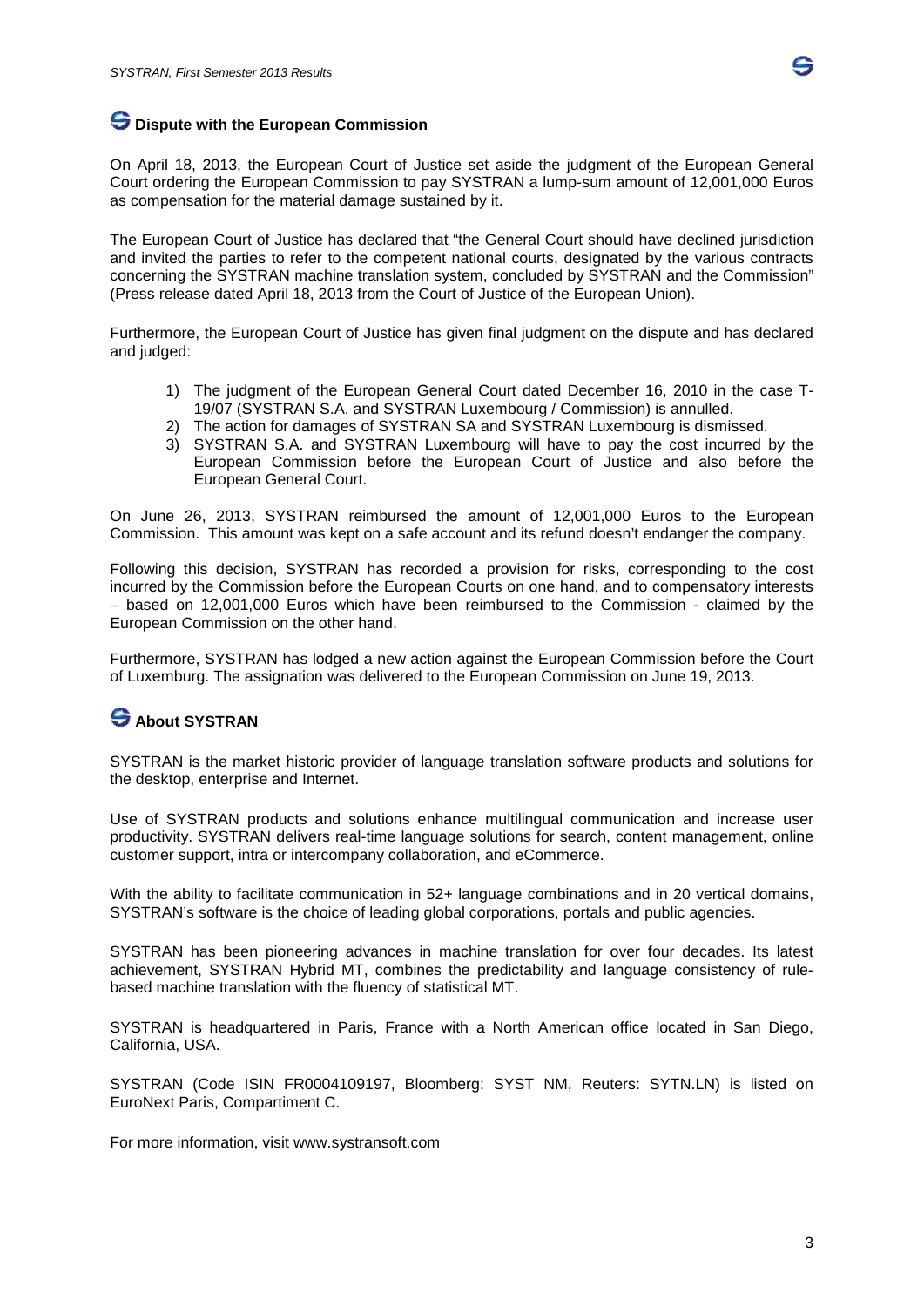# *Contact*

Dimitris SABATAKAKIS, Chairman & CEO Telephone: +33 (0)1 44 82 49 00 Fax: +33 (0)1 44 82 49 01 Email: sabatakakis@systran.fr

Revenue for the third quarter 2013 ending on September 30, 2013 will be announced on November 8, 2013.

This Press Release is available for download at: <http://www.systransoft.com/systran/investors/press-releases>

Half-Year financial report is available for download at: <http://www.systransoft.com/systran/investors/financial-report/half-year> S